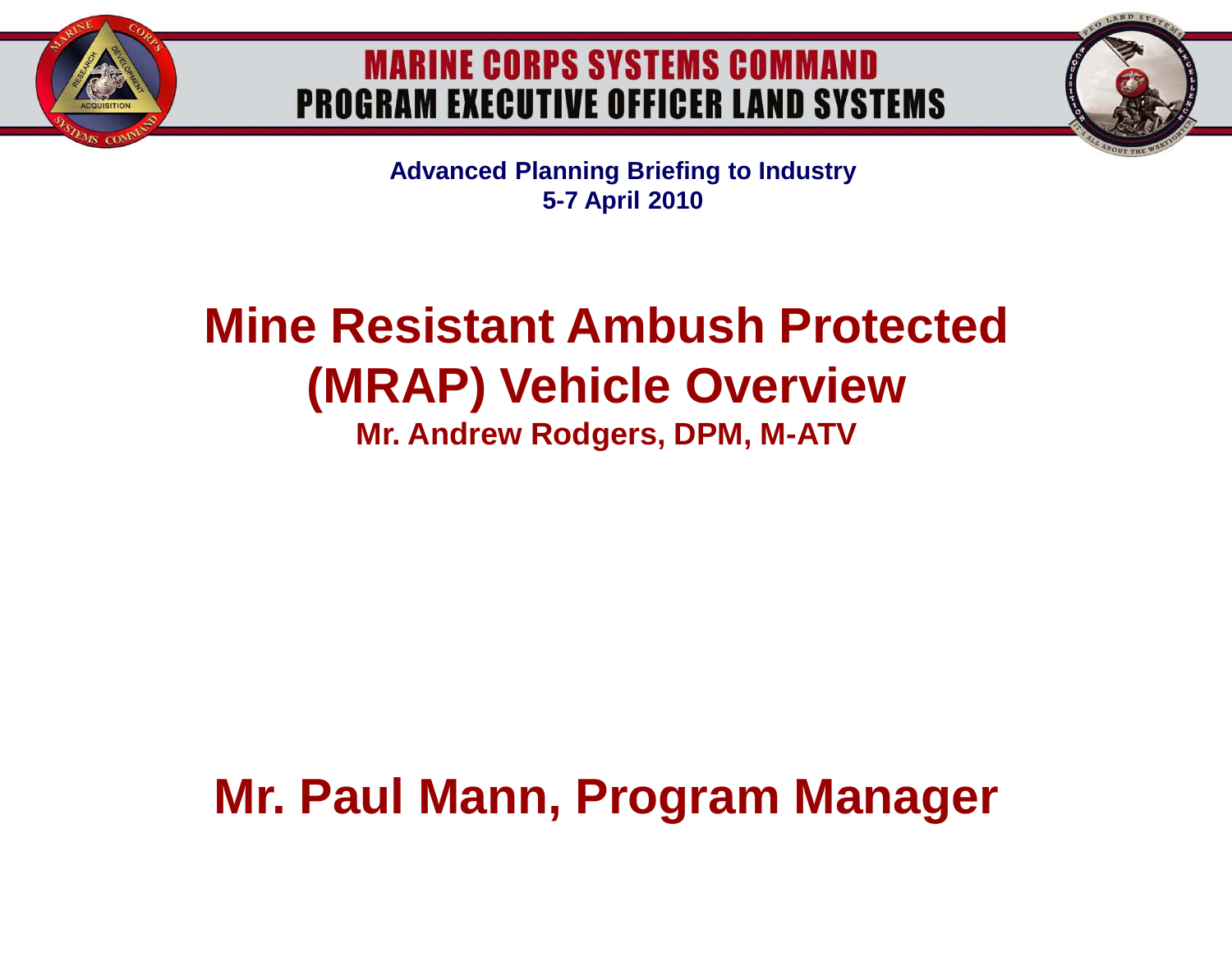# **5 W's**

**JPO MRAP is responsible for the production and fielding of armored vehicles to Equip the Warfighter to win!**

## **Active production of MRAPs in 2010:**

| <b>BAE SOCOM RG-33</b>    | $Q$ ty -    | -58 |
|---------------------------|-------------|-----|
| GDLS RG-31 A2             | Qty - 250   |     |
| • Navistar Dash           | Qty - 1,050 |     |
| <b>- Oshkosh M-ATV</b>    | Qty - 1,460 |     |
| <b>FMS</b> for production | <b>TBD</b>  |     |
|                           |             |     |



*JPO MRAP will continue to support the Warfighter through constant modernization and Capability Insertion (CI) efforts to improve survivability capability in order to outpace the threat.*

- **We need the best of breed in technology and materials to enhance the MRAP Fleet**
	- Lighter platforms
	- Ability to move more payload
	- More off road capability
- Improved Fuel Efficiency
- **Integration Commonality**
- Improved survivability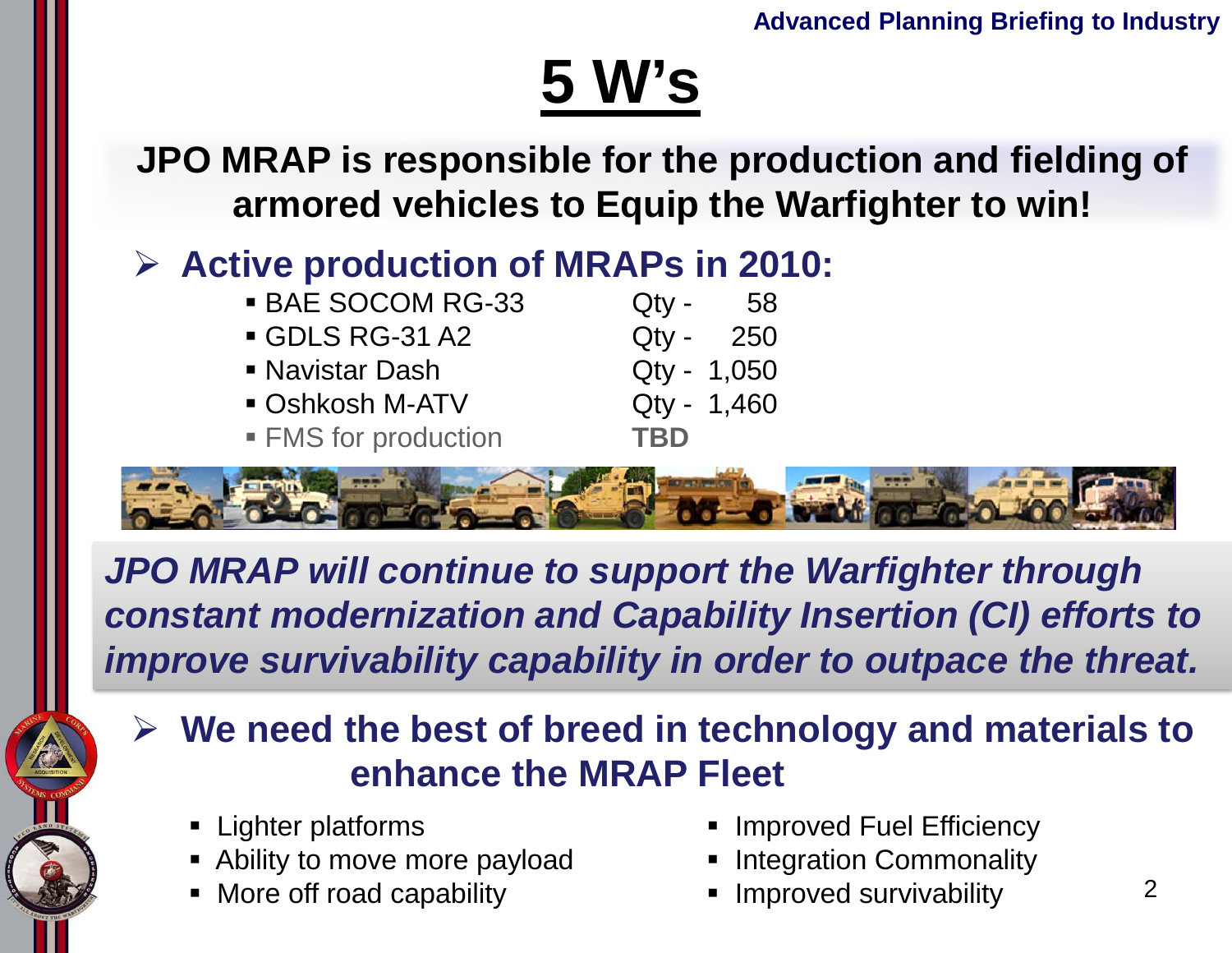### **COMMANDER**

### **Organization Chart**



**< = Safety reports to SIAT**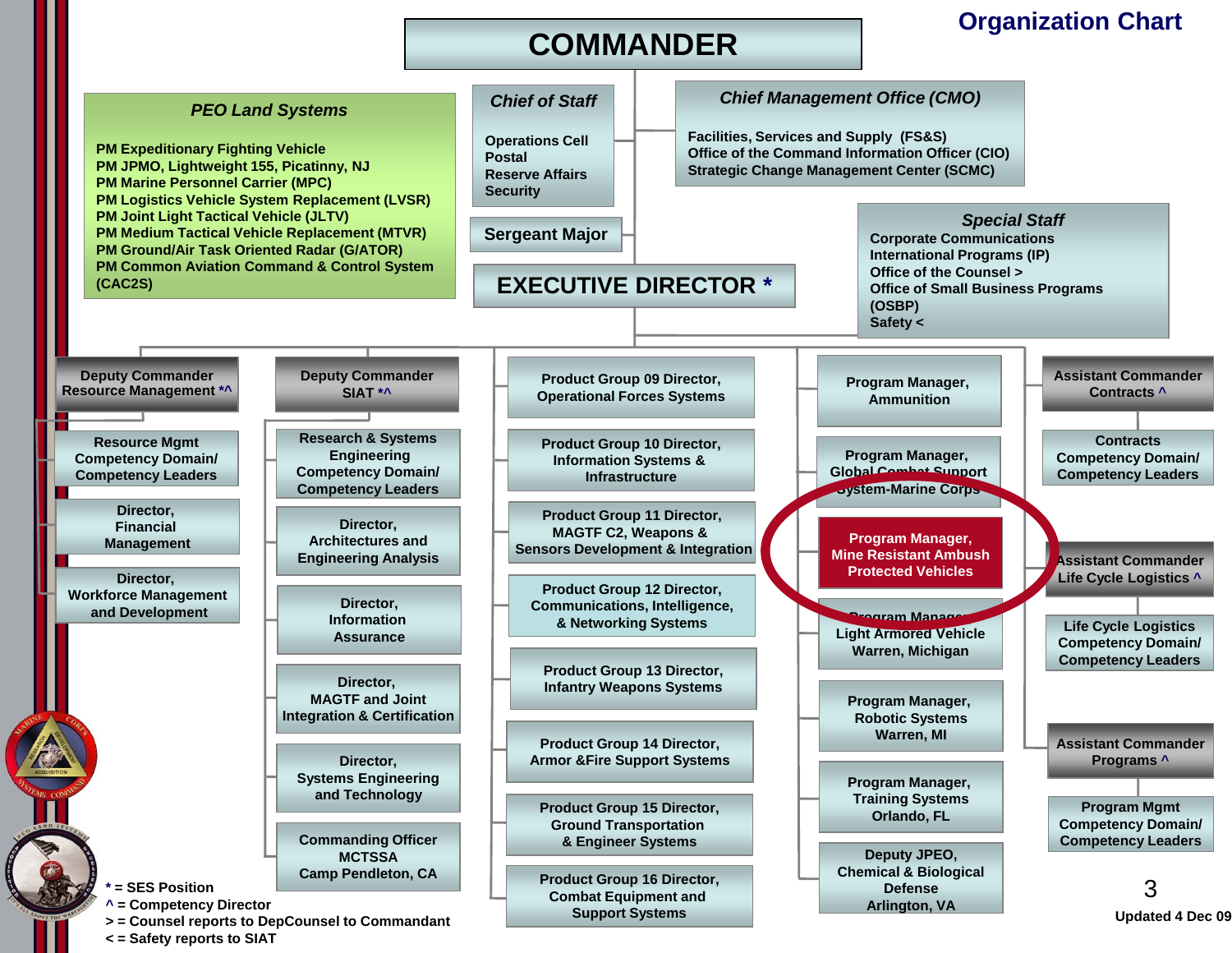### **Advanced Planning Briefing to Industry**

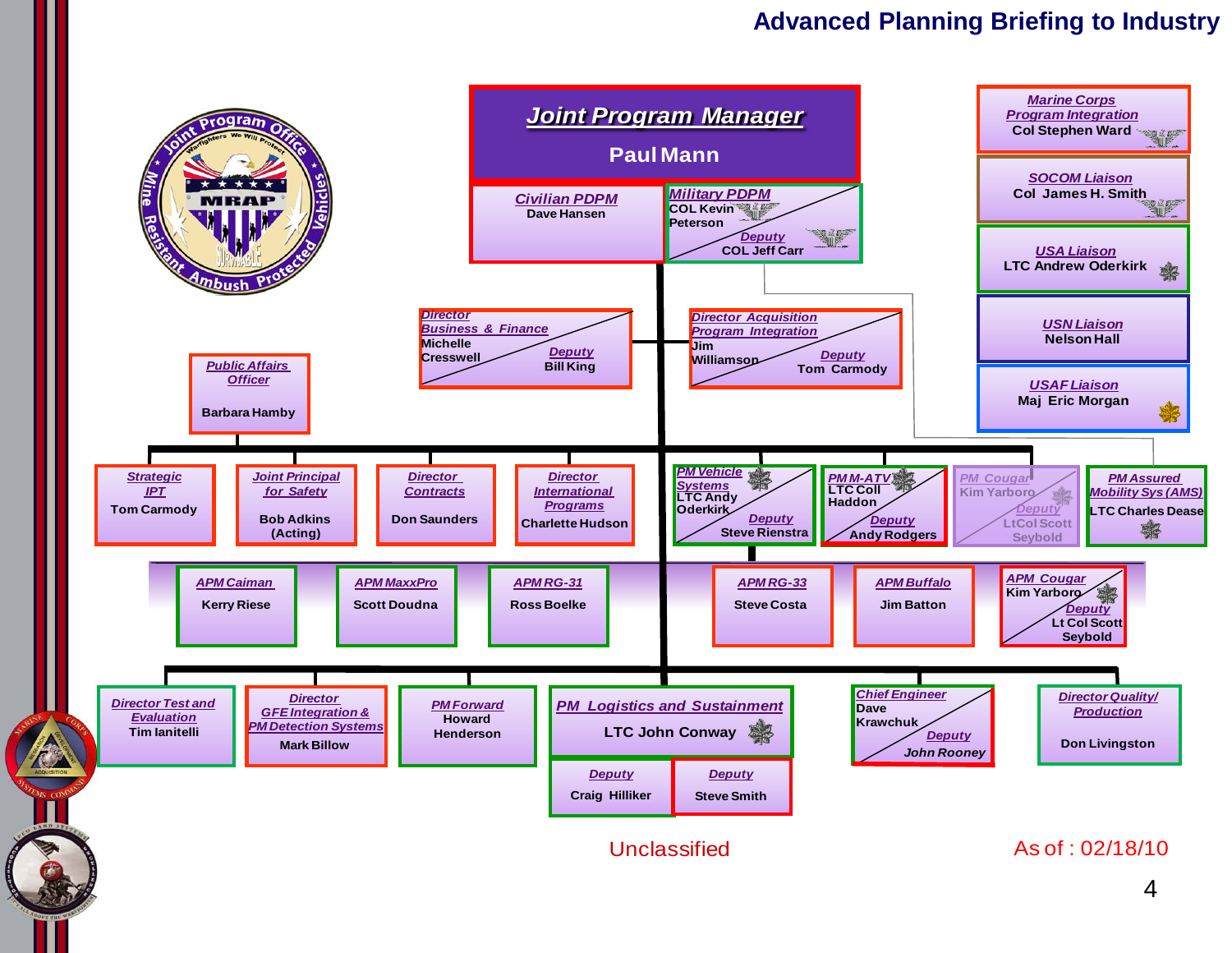## MRAP Vehicle Program Funding Request/Appropriation Overview (RDT&E, Procurement and O&M through FY11)

As of 15 Mar 10

|                              |                                                                                             |                             | <b>Nov-06</b>                               |                            |                                  |                                                |                                             | <b>Oct-08</b>                               | <b>Jul-09</b>             | <b>Dec-09</b>                               | <b>Dec-09</b>                               |                                             |                                      |
|------------------------------|---------------------------------------------------------------------------------------------|-----------------------------|---------------------------------------------|----------------------------|----------------------------------|------------------------------------------------|---------------------------------------------|---------------------------------------------|---------------------------|---------------------------------------------|---------------------------------------------|---------------------------------------------|--------------------------------------|
| <b>\$B</b>                   | <b>FY05</b><br><b>JIEDDO</b>                                                                | <b>FY06</b><br><b>Funds</b> | <b>FY07</b><br><b>Bridge</b><br><b>Supp</b> | <b>FY07</b><br><b>Supp</b> | <b>FY07</b><br>Adj<br><b>ATR</b> | <b>FY08</b><br><b>Bridge</b><br><b>Supp CR</b> | <b>FY08</b><br><b>Bridge</b><br><b>Supp</b> | <b>FY09</b><br><b>Bridge</b><br><b>Supp</b> | <b>FY09</b><br><b>OCO</b> | <b>FY10</b><br><b>OCO/</b><br><b>MRAPTF</b> | <b>FY10</b><br><b>OCO/</b><br><b>OCO TF</b> | <b>FY10</b><br><b>OCO</b><br><b>Request</b> | <b>FY11</b><br>OCO<br><b>Request</b> |
| <b>USMC</b>                  | \$0.043                                                                                     |                             | \$1.031                                     | \$1.303                    | \$0.119                          |                                                |                                             |                                             |                           |                                             |                                             |                                             |                                      |
| <b>USA</b>                   |                                                                                             |                             | \$0.090                                     | \$1.217                    | \$0.798                          |                                                |                                             |                                             |                           |                                             |                                             |                                             |                                      |
| <b>USN</b>                   |                                                                                             | \$0.130                     | \$0.060                                     | \$0.137                    | \$0.107                          | \$5.200                                        | \$11.630                                    | \$1.700                                     | \$4.543                   | \$6.281                                     | \$5.000                                     | \$1.123                                     | \$3.415                              |
| <b>USAF</b>                  |                                                                                             |                             |                                             | \$0.139                    | \$0.031                          |                                                |                                             |                                             |                           |                                             |                                             |                                             |                                      |
| <b>SOCOM</b>                 |                                                                                             |                             |                                             | \$0.259                    | \$0.110                          |                                                |                                             |                                             |                           |                                             |                                             |                                             |                                      |
| <b>TOTAL</b>                 | \$0.043                                                                                     | \$0.130                     | \$1.181                                     | \$3.055                    | \$1.165                          | \$5.200                                        | \$11.630                                    | \$1.700                                     | \$4.543                   | \$6.281                                     | \$5.000                                     | \$1.123                                     | \$3.415                              |
| Total by FY:                 | \$0.043                                                                                     | \$0.130                     | \$5.400                                     |                            | \$16.830                         |                                                | \$6.243                                     |                                             | \$12.404                  |                                             | \$3.415                                     |                                             |                                      |
| <b>Cumulative:</b>           | \$0.043                                                                                     | \$0.173                     | \$1.354                                     | \$4.408                    | \$5.573                          | \$10.773                                       | \$22.403                                    | \$24.103                                    | \$28.646                  | \$34.927                                    | \$39.927                                    | \$41.050                                    | \$44.465                             |
| <b>Vehicle</b><br><b>QTY</b> | $6,644 + 4,000$<br>16,238<br>26,882 (25,700 procured through LRIP 17; 1,182 to be procured) |                             |                                             |                            |                                  |                                                |                                             |                                             |                           |                                             |                                             |                                             |                                      |
|                              |                                                                                             |                             |                                             |                            |                                  |                                                |                                             |                                             |                           |                                             |                                             |                                             |                                      |

#### **Notes:**

•RDT&E, Procurement, and O&M for Testing, Vehicles, GFE/integration, ECPs, Logistics Support and Transportation costs •RDT&E includes Ballistic Test Articles

•Includes realignments and reprogrammings to date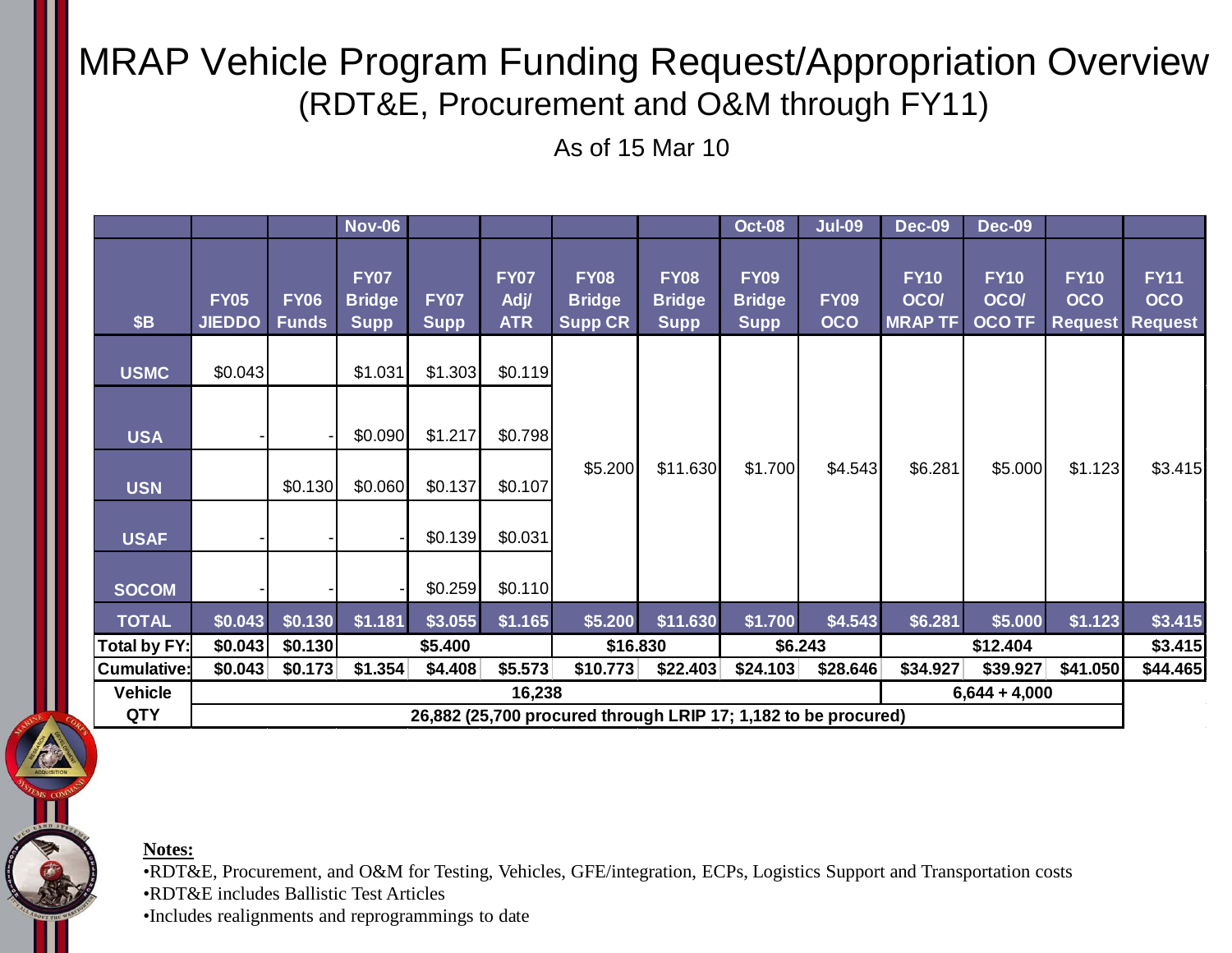### **Advanced Planning Briefing to Industry**

# **Meeting the Needs**

**The** "**WHAT**" **we need from Industry is important? Enhancements to help the Warfighter Shoot, Move,**

### **& Communicate**

- $\triangleright$  Afghanistan is our focus
- $\triangleright$  Sustainment of our equipment
- $\triangleright$  Manpower to support readiness



## **The** "**HOW**" **industry acts and reacts is essential to our tempo**

## **Industry's role**

- $\triangleright$  Flexibility Must be nimble and responsive to changing TTPs
- $\triangleright$  Forward thinking Anticipating COAs and ready to react
- $\triangleright$  Fast moving To keep pace with Warfighter's needs

### **Government's role to promote rapid acquisition in support of MRAP**

- $\triangleright$  Communication
- $\triangleright$  Coordination
- $\triangleright$  Contracting processes that make sense